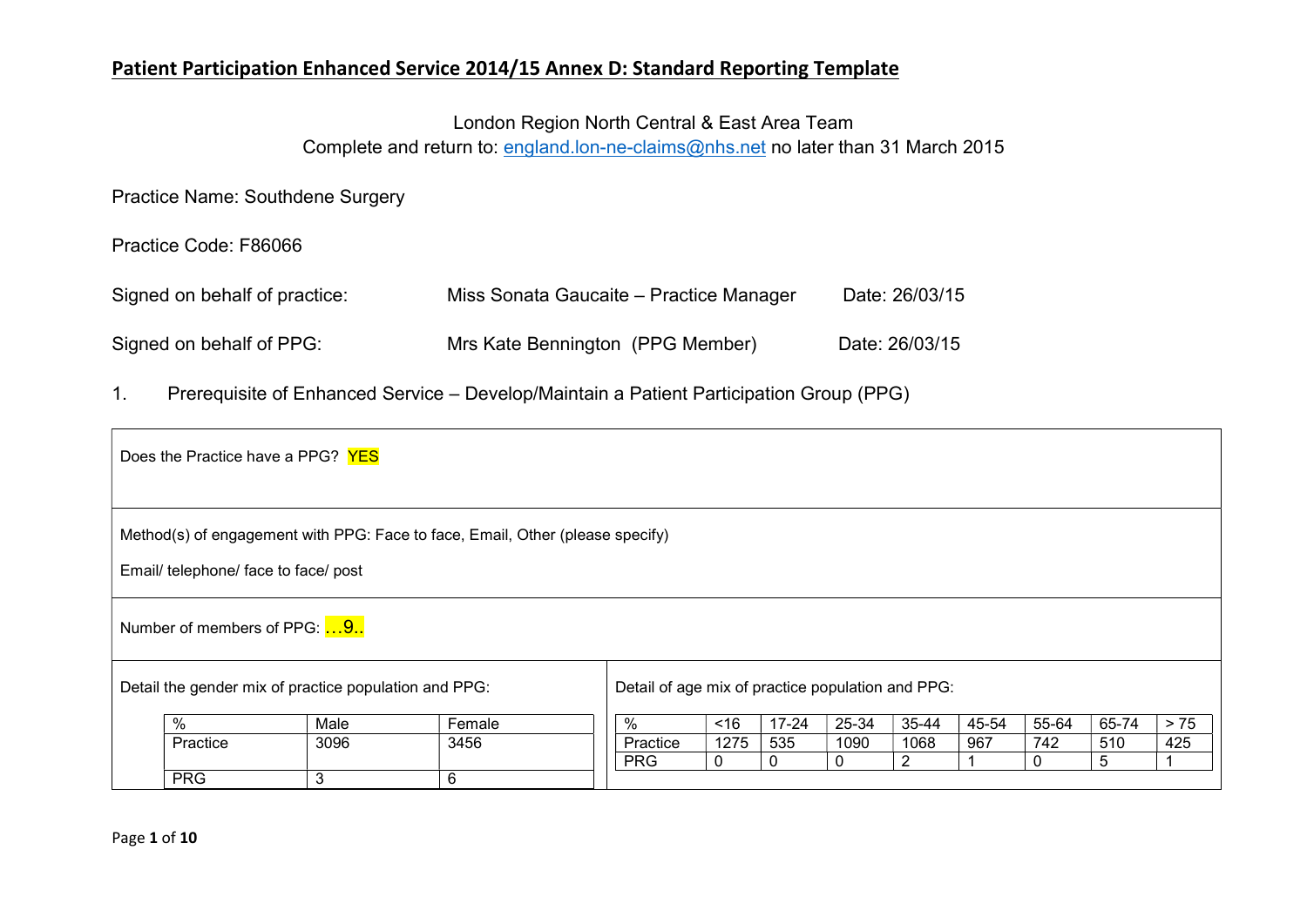PRG |0 |0 |0 |0 |1 |1 |0

|            |                | White |                             |                     |                           | Mixed/ multiple ethnic groups |              |                 |                                       |      |       |
|------------|----------------|-------|-----------------------------|---------------------|---------------------------|-------------------------------|--------------|-----------------|---------------------------------------|------|-------|
|            | <b>British</b> | Irish | Gypsy or Irish<br>traveller | Other<br>white      | White &black<br>Caribbean | African                       | White &black | White<br>&Asian | Other<br>mixed                        |      |       |
| Practice   | 1652           | 58    |                             | 696                 | -37                       | 97                            |              | 37              | 152                                   |      |       |
| <b>PRG</b> | 3              |       | 0                           | 4                   | 0                         |                               |              | 0               | 0                                     |      |       |
|            |                |       |                             |                     |                           |                               |              |                 |                                       |      |       |
|            |                |       |                             | Asian/Asian British |                           |                               |              |                 | Black/African/Caribbean/Black British |      | Other |
|            | Indian         |       | Pakistani                   | Bangladeshi         | Chinese                   | Other                         | African      | Caribbean       | Other                                 | Arab | Any   |
|            |                |       |                             |                     |                           | Asian                         |              |                 | <b>Black</b>                          |      | other |

Describe steps taken to ensure that the PPG is representative of the practice population in terms of gender, age and ethnic background and other members of the practice population:

The Practice endeavours in developing a PPG which will reflect its patient list size. Everyone who expressed interest or is considered as a proactive patient is welcomed to join the PPG. In 2012 when PRG was created. The membership of PRG was promoted via posters and flyers. The interest was substantial and the PRG consisted of 37 members. This reflected various groups of patient list size.

Are there any specific characteristics of your practice population which means that other groups should be included in the PPG? e.g. a large student population, significant number of jobseekers, large numbers of nursing homes, or a LGBT community?

# YES

If you have answered yes, please outline measures taken to include those specific groups and whether those measures were successful:

Page 2 of 10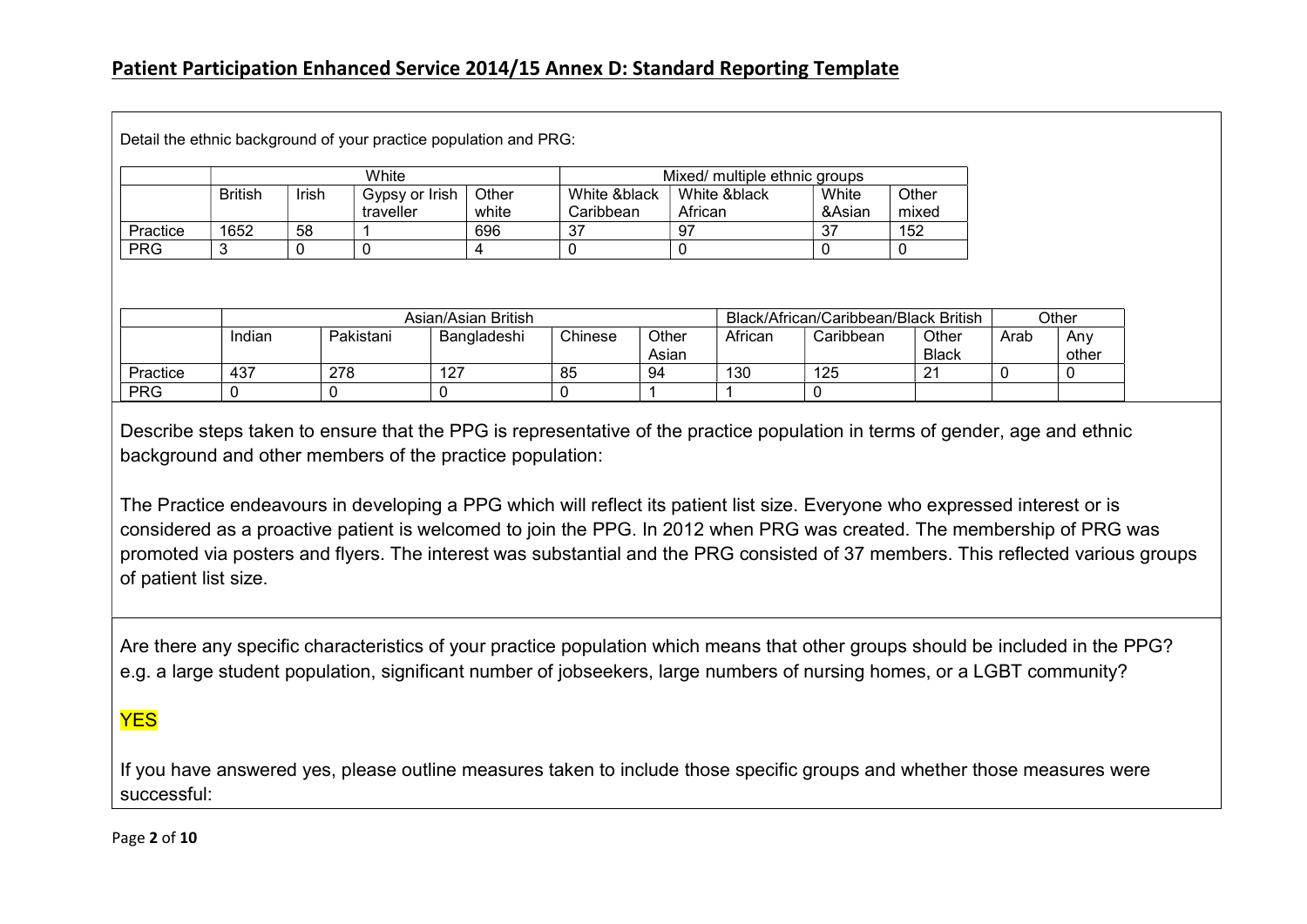The Practice is located in an affluent area with 63% of patients aged 20-64. However, the Practice identified that compared with the local peers it has a higher number of over 75s, i.e. 7% of the patient list size. The Practice also has a high number of patients with co-morbidities. Hence, the Practice specifically seeks out the elderly population in order to have a good understanding of their health needs. The Practice also aimed to engage with the main group of patient, i.e. young employed individuals although this was much harder to achieve due to their work and family commitments.

#### 2. Review of patient feedback

Outline the sources of feedback that were reviewed during the year:

Complaints, face to face feedback, Friends and Family test, NHS Choices, Ipsos MORI GP Survey 2014

How frequently were these reviewed with the PRG?

The review was conducted on 23<sup>rd</sup> February 2015. Please see attached email sent to PRG opening discussion about priority areas.

 $POF$ \\server\userdata\$\ sonatagaucaite\My D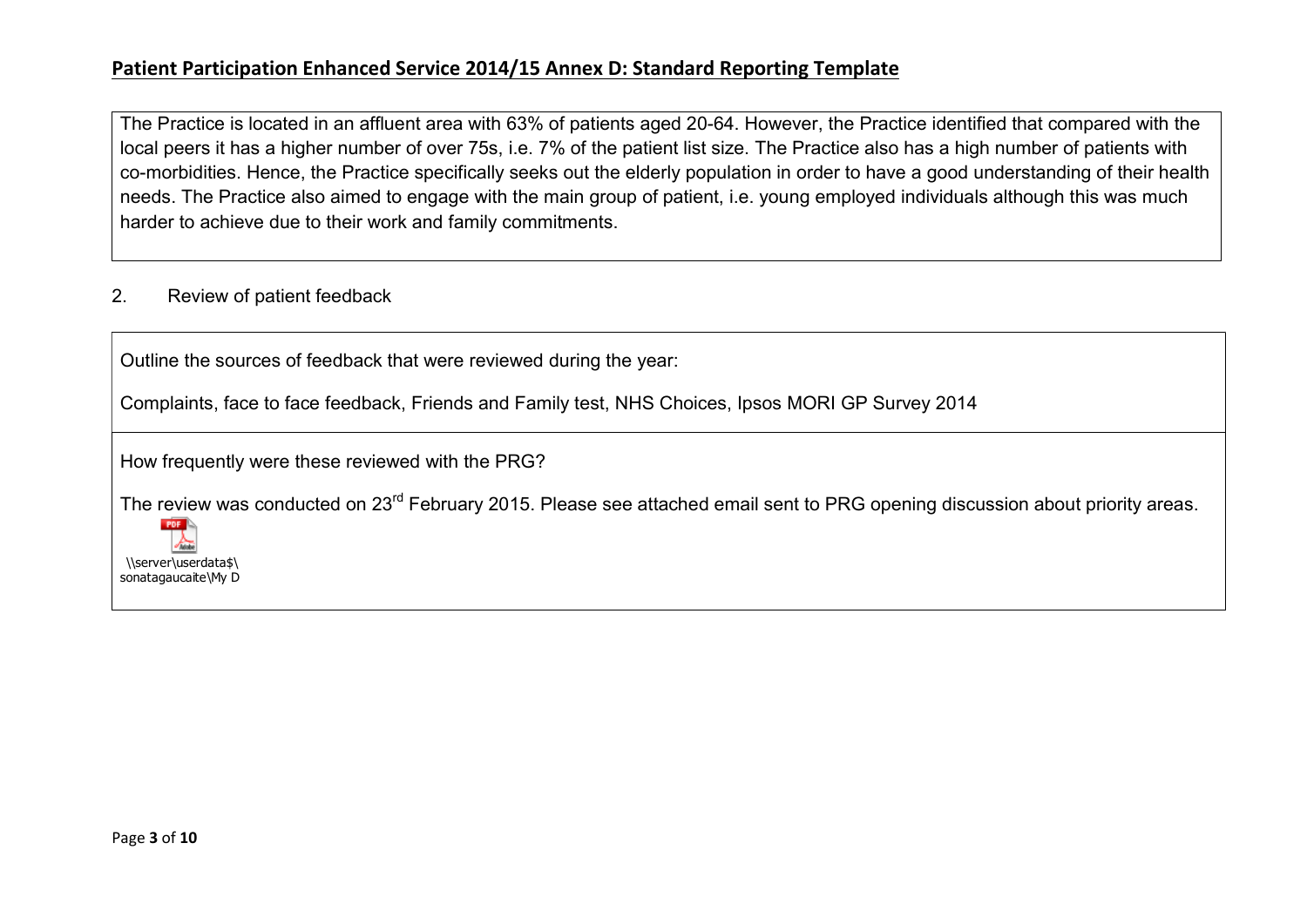3. Action plan priority areas and implementation

#### **Priority area 1**

Description of priority area:

Appointments tailored for working individuals.

What actions were taken to address the priority?

The Practice offers extended hours on Monday evenings and a second Saturday once a month. The Practice also offers 13 appointments before 9am each week. These appointments are very popular with the main group of our patients, i.e. young working individuals. There were further requests made to offer more appointments out of core hours. The National Ipsos MORI GP Patient Survey revealed that 34% of questioned patients thought that the appointment they were able to get was very convenient. 57% of questioned patients said that the appointment they were able to get was fairly convenient. Hence, the Practice is now offering appointments from 7am each Monday.



Result of actions and impact on patients and carers (including how publicised):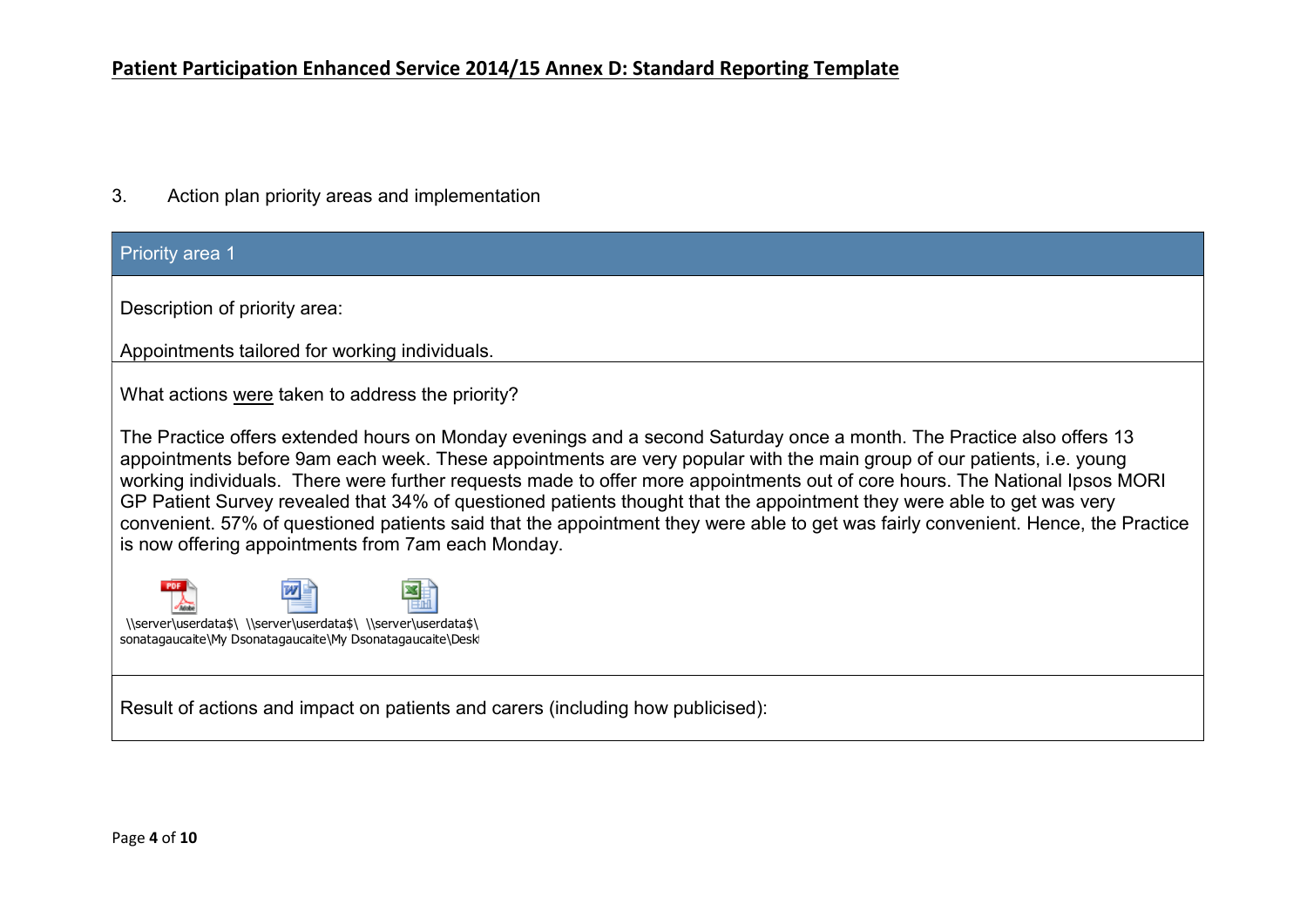| \\server\userdata\$\<br>sonatagaucaite\My D<br>This has been advertised/ publicised on the Practice website and in the Surgery itself. Please see attached<br>W<br>\\server\userdata\$\<br>sonatagaucaite\Desk<br>The surgery's appointment system is tailored based on the needs of its population, which improves patient satisfaction. Please see<br>attached feedback from a patient with regards to the appointment system. Please see attached review from NHS Choices<br>$\overline{w}$<br>\\server\userdata\$\<br>sonatagaucaite\My D |  |
|-----------------------------------------------------------------------------------------------------------------------------------------------------------------------------------------------------------------------------------------------------------------------------------------------------------------------------------------------------------------------------------------------------------------------------------------------------------------------------------------------------------------------------------------------|--|
|                                                                                                                                                                                                                                                                                                                                                                                                                                                                                                                                               |  |
|                                                                                                                                                                                                                                                                                                                                                                                                                                                                                                                                               |  |
|                                                                                                                                                                                                                                                                                                                                                                                                                                                                                                                                               |  |
|                                                                                                                                                                                                                                                                                                                                                                                                                                                                                                                                               |  |
|                                                                                                                                                                                                                                                                                                                                                                                                                                                                                                                                               |  |
|                                                                                                                                                                                                                                                                                                                                                                                                                                                                                                                                               |  |
|                                                                                                                                                                                                                                                                                                                                                                                                                                                                                                                                               |  |
|                                                                                                                                                                                                                                                                                                                                                                                                                                                                                                                                               |  |
|                                                                                                                                                                                                                                                                                                                                                                                                                                                                                                                                               |  |
|                                                                                                                                                                                                                                                                                                                                                                                                                                                                                                                                               |  |

| Priority area 2                                                                                                                                                                                                                                                                                                                                                                                                                                                                                                                                                                                                                                                                                                                               |
|-----------------------------------------------------------------------------------------------------------------------------------------------------------------------------------------------------------------------------------------------------------------------------------------------------------------------------------------------------------------------------------------------------------------------------------------------------------------------------------------------------------------------------------------------------------------------------------------------------------------------------------------------------------------------------------------------------------------------------------------------|
| Description of priority area:                                                                                                                                                                                                                                                                                                                                                                                                                                                                                                                                                                                                                                                                                                                 |
| Waiting times to be seen by the clinician. National Ipsos MORI GP Patient survey revealed that 49% of questioned patients said<br>that they waited 5 to 15 minutes to be seen by the clinician once reported their arrival. 42% of questioned patients said that they<br>waited for more than 15 minutes. Hence this year's main trend of complaints were long waiting times to be seen by the clinicians,<br>i.e. patients are seen on average within 19.41 min after arriving for his/ her appointment. Please see attached<br>\\server\userdata\$\\\\server\userdata\$\\\server\userdata\$\\\server\userdata\$\\\server\userdata\$\\\\$<br>sonatagaucaite\My Dsonatagaucaite\My Dsonatagaucaite\My Dsonatagaucaite\My Dsonatagaucaite\Desk |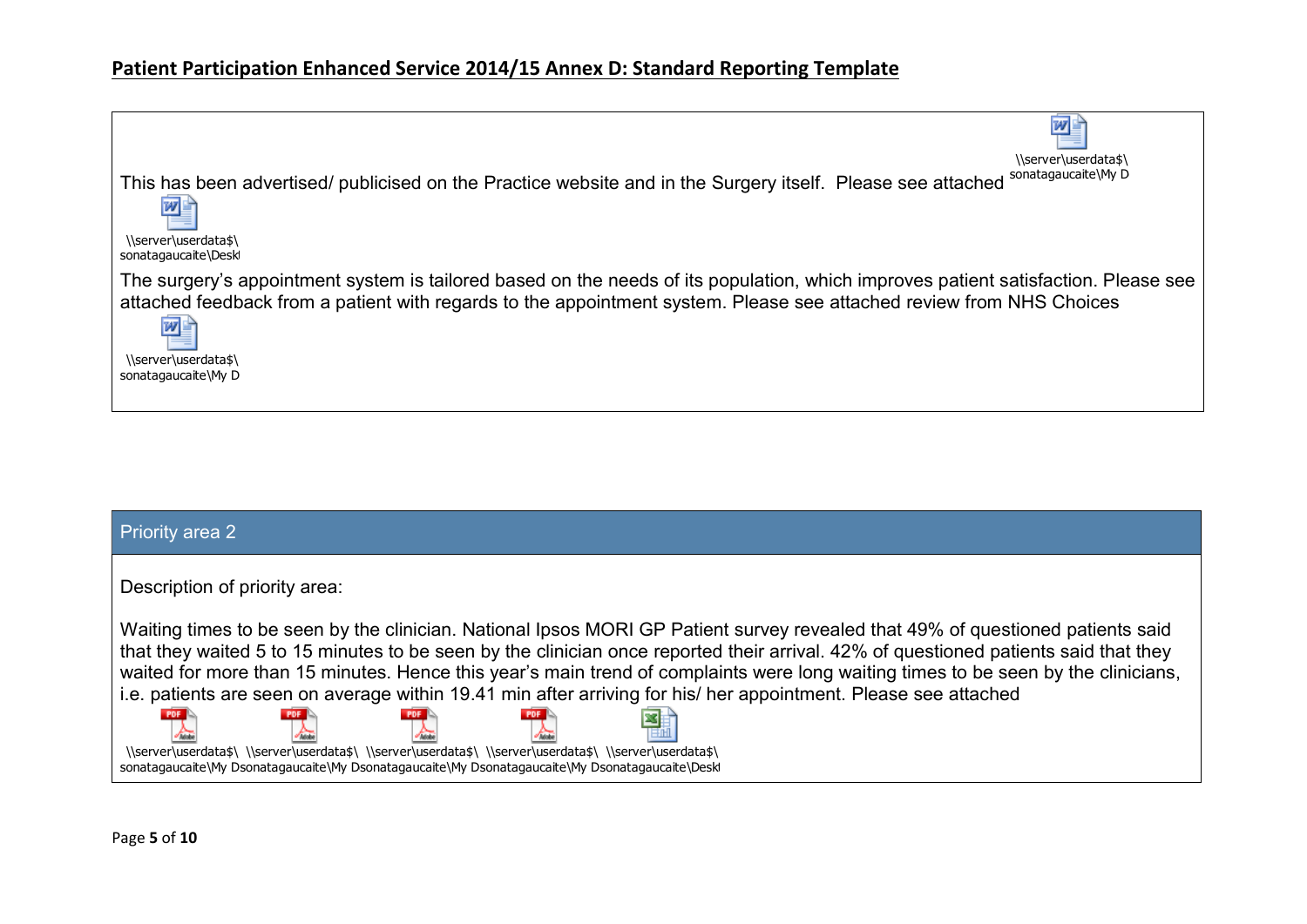| What actions were taken to address the priority?                                                                                                                                                                                                                                                                                                                                                                                                         |  |
|----------------------------------------------------------------------------------------------------------------------------------------------------------------------------------------------------------------------------------------------------------------------------------------------------------------------------------------------------------------------------------------------------------------------------------------------------------|--|
| The audit was carried out to see the extent of the issue. The Practice offers walk-in clinic service, therefore it was required to<br>explore whether this had an impact on waiting times. So the audit was carried out from 1 <sup>st</sup> September till 28 <sup>th</sup> February and it was<br>identified that on average the patient waited to be seen for 24.11min when attending the walk-in clinic. Please see attached<br>\\server\userdata\$\ |  |
| sonatagaucaite\My D                                                                                                                                                                                                                                                                                                                                                                                                                                      |  |
| This could be justified by the complexity of clinical conditions and the volume of attendees. The average wait for pre-bookable<br>\\server\userdata\$\                                                                                                                                                                                                                                                                                                  |  |
| appointment with the clinician was 19.41min. Please see attached sonatagaucaite\My D                                                                                                                                                                                                                                                                                                                                                                     |  |
|                                                                                                                                                                                                                                                                                                                                                                                                                                                          |  |
| The clinician spent on average 12.34 min with a patient, which indicates that there might be other reasons for the delay in seeing<br>patients. After discussions with the clinicians and staff, the urgent queries were identified as the main reason for the long waiting<br>time.                                                                                                                                                                     |  |
| Also, the audit showed that the waiting time differed by individual practitioner. This has been addressed by discussion with the<br>individual clinicians and each of them reflected on their practices and how they can improve it.                                                                                                                                                                                                                     |  |
| Factors, like complexity of the condition or urgent queries, cannot be eliminated as this is routine in the Surgery's life. As a                                                                                                                                                                                                                                                                                                                         |  |
| rectifying measure it was decided to allocate more breaks in between pre-bookable appointments, which allows time for<br>\\server\userdata\$\                                                                                                                                                                                                                                                                                                            |  |
| sonatagaucaite\My D<br>interruptions of the surgery. Please see attached                                                                                                                                                                                                                                                                                                                                                                                 |  |
|                                                                                                                                                                                                                                                                                                                                                                                                                                                          |  |
| Result of actions and impact on patients and carers (including how publicised):                                                                                                                                                                                                                                                                                                                                                                          |  |
| The actions taken improved the patient's experience without compromising the health outcomes.                                                                                                                                                                                                                                                                                                                                                            |  |

ㄱ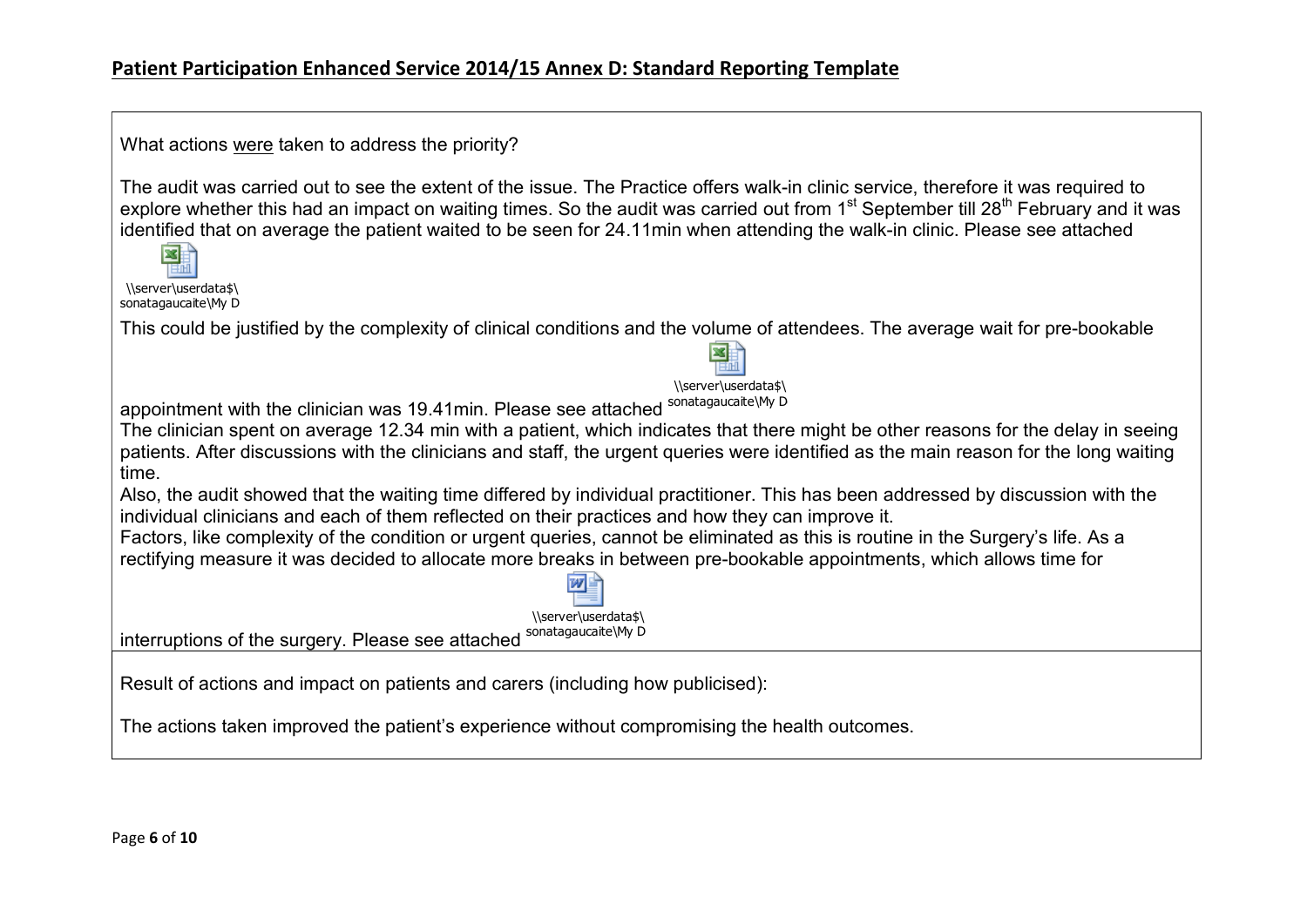| <b>Priority area 3</b>                                                                                                                                                                                                                                                                                                                                                                                                                                                                                                                                                                                                                                                                                                                                                                                                                                                                                                                                                                                                                                                                                                                                                                                                                                                                                                               |
|--------------------------------------------------------------------------------------------------------------------------------------------------------------------------------------------------------------------------------------------------------------------------------------------------------------------------------------------------------------------------------------------------------------------------------------------------------------------------------------------------------------------------------------------------------------------------------------------------------------------------------------------------------------------------------------------------------------------------------------------------------------------------------------------------------------------------------------------------------------------------------------------------------------------------------------------------------------------------------------------------------------------------------------------------------------------------------------------------------------------------------------------------------------------------------------------------------------------------------------------------------------------------------------------------------------------------------------|
| Description of priority area:                                                                                                                                                                                                                                                                                                                                                                                                                                                                                                                                                                                                                                                                                                                                                                                                                                                                                                                                                                                                                                                                                                                                                                                                                                                                                                        |
| \\server\userdata\$\<br>sonatagaucaite\My D<br>Improving Online access. Please see attached                                                                                                                                                                                                                                                                                                                                                                                                                                                                                                                                                                                                                                                                                                                                                                                                                                                                                                                                                                                                                                                                                                                                                                                                                                          |
| What actions were taken to address the priority?                                                                                                                                                                                                                                                                                                                                                                                                                                                                                                                                                                                                                                                                                                                                                                                                                                                                                                                                                                                                                                                                                                                                                                                                                                                                                     |
| 5% of Practice's list size is using Online Access by booking appointments and requesting repeat medication on line. Although this<br>is not a high number, the patients who are using this service provided us with valuable feedback on how to make the Online<br>Service more attractive to other patients. Since the Practice went live with Online Access, only the pre-bookable appointments for<br>the General Practitioners were made available to book on line. It was suggested by the patients that Nurses' appointments should<br>be made available to book on line too. The reason the Practice refrained from offering these appointments on line was the variety<br>of services provided by the Nurses, i.e. the nurse can measure the Blood Pressure, take a smear sample and conduct COPD<br>review. All of these appointments can take various times, i.e. Blood Pressure appointment is 5 minutes, Smear - 15 minutes and<br>COPD review – 30 minutes. Also, the Practice employs two nurses whose skills and abilities differ and appointments are booked<br>depending on the nursing needs and nurse's skills. This was a challenge for the Practice because the clinical system had to be<br>configured in a way that it would be easy to use for the patients and maintain the fluent use of the appointments. |
| Result of actions and impact on patients and carers (including how publicised):                                                                                                                                                                                                                                                                                                                                                                                                                                                                                                                                                                                                                                                                                                                                                                                                                                                                                                                                                                                                                                                                                                                                                                                                                                                      |
| This took place in March and the audit to evaluate the outcomes will be carried out in April. The areas the Practice is going to look<br>at are as follows:<br>1. The number of on line booked appointments for the nurses.<br>2. The total number of online registrations.<br>3. The overall experience from patients and surgery                                                                                                                                                                                                                                                                                                                                                                                                                                                                                                                                                                                                                                                                                                                                                                                                                                                                                                                                                                                                   |
| Page 7 of 10                                                                                                                                                                                                                                                                                                                                                                                                                                                                                                                                                                                                                                                                                                                                                                                                                                                                                                                                                                                                                                                                                                                                                                                                                                                                                                                         |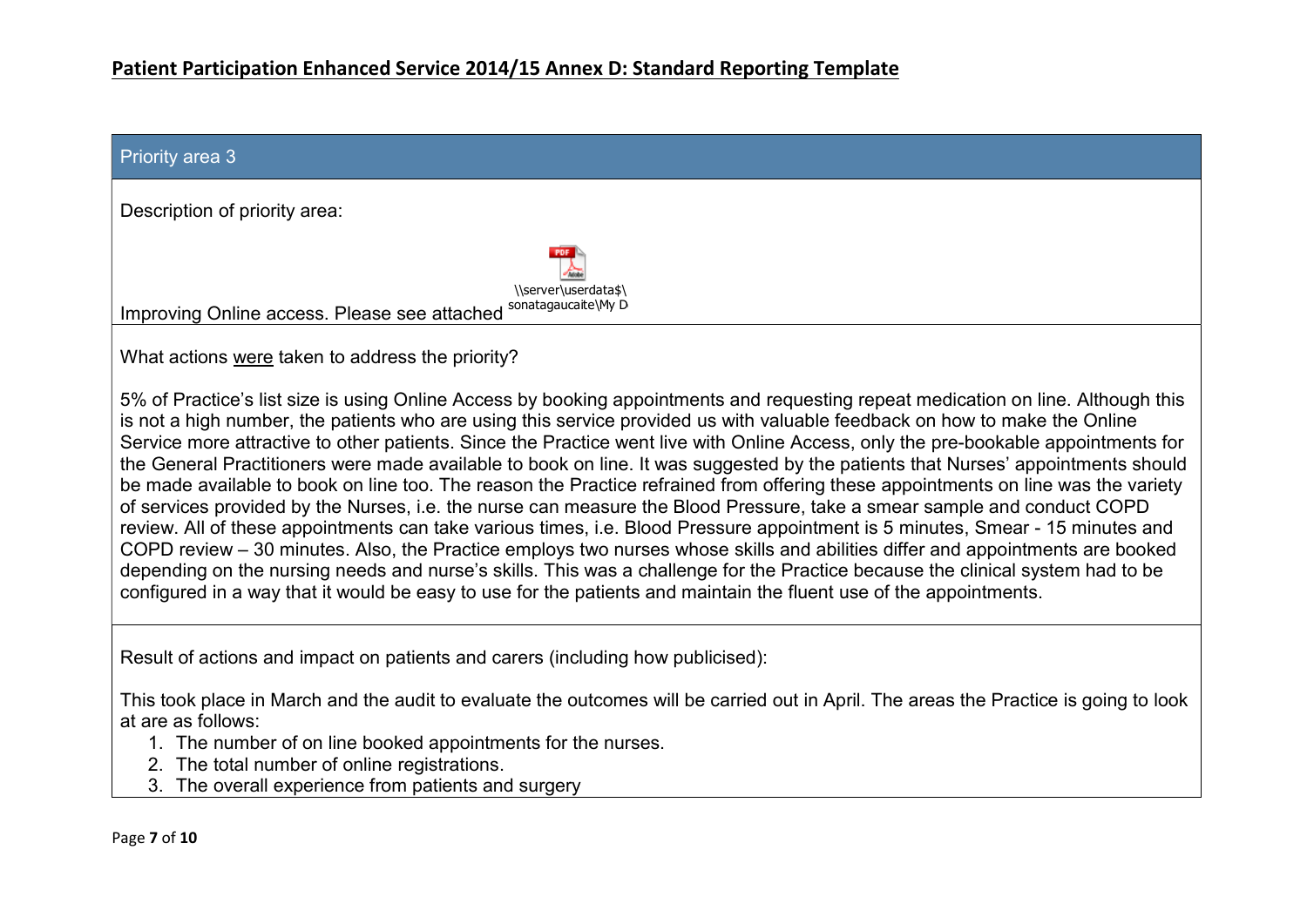Progress on previous years

Is this the first year your practice has participated in this scheme?

# NO

If you have participated in this scheme for more than one year, outline progress made on issues raised in the previous year(s):

Appointments – access was a key area that the Practice had been working on since 2011. There were many changes in the appointment system to create a system best suited to our patients. We listened to our patients' feedback and responded appropriately. We launched the walk-in clinic to accommodate demand depending on day to day. The unlimited amount of appointments improved the access for all age group patients, especially children. We also looked into the issue of the Doctor of Choice and the most demanded doctors had been freed from on-call duties in order to increase the number of pre-bookable appointments. We also offer out of core hours appointments for working patients.

Walk-in clinic – We launched the walk-in clinic to address high levels of A&E attendance in 2011. This has been one of the major successes of the Practice because not only we have improved access; we have also managed to decrease the numbers of A&E attendances and admissions. The walk-in clinic has a very positive feedback from the patients.

patients are young working individuals. For this group of patients we offer telephone consultations. Telephone consultations – the Practice aims to accommodate all of its population and it acknowledges that the main group of

Staff – weekly meetings and regular training are the main actions taken by the Practice to improve the quality of the service.

Prescriptions – the Practice developed Prescription Processing procedures, which last year was evaluated as very good. This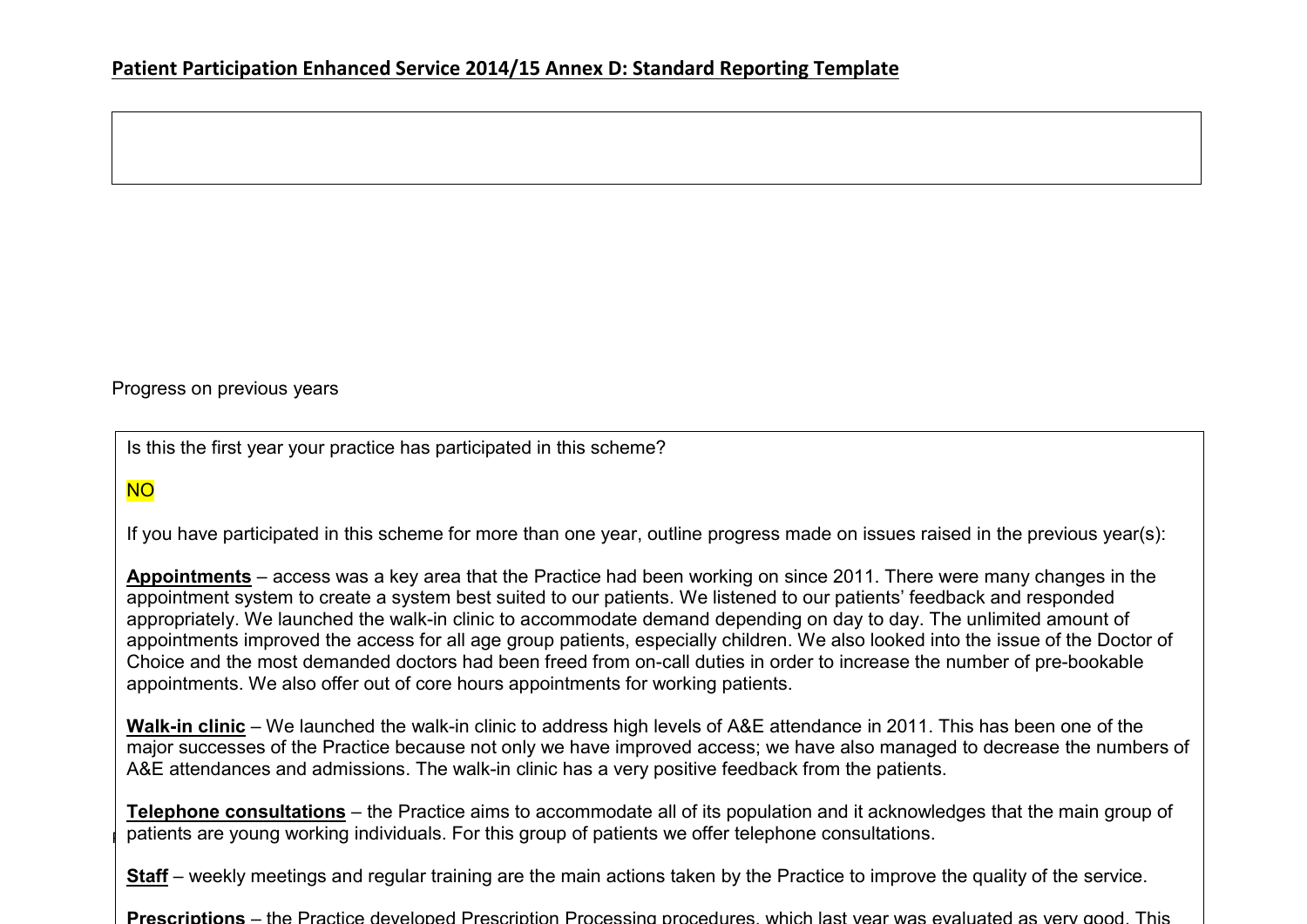Patient Participation Enhanced Service 2014/15 Annex D: Standard Reporting Template

PPG Sign Off 4.

Report signed off by PPG: YES W. - Bennington<br>Date of sign off: 26 March 2015

How has the practice engaged with the PPG:

How has the practice made efforts to engage with seldom heard groups in the practice population? The Practice welcomes How has the practice made efforts to engage with seldom heard groups in the practice population. The Platies means everyone in Practice development. The Practice telephones identified patients to invite them to take part i Group or to hear their feedback.

Has the practice received patient and carer feedback from a variety of sources? The feedback has been received from complaints, Has the practice received patient and start Test, NHS Choices.

Was the PPG involved in the agreement of priority areas and the resulting action plan? - Yes. Once the feedback was analysed and summarised, it was presented for the agreement.

How has the service offered to patients and carers improved as a result of the implementation of the action plan? This year's plan How has the service offered to patients and carers improved as a result of the implementation of the action path.<br>was about improving the access and experience for the patients. The Practice is offering extended hours, In was about improving the access and experience for the patients. The Practice is offering exercice health for working individuals.<br>is offering early appointments for the main group of patients' list, i.e. 7 o'clock appointm is offering early appointments for the main group of patients' list, i.e. r o clock appointments once a week for the main group<br>This improves access for the patients. The Practice also offers on line booking for the nurses This improves access for the patients. The Practice also offers on the booking for the hurses appointments. The<br>experience for all groups of patients – instead of telephoning the surgery, a patient can book their appointme experience for all groups of patients – instead of telephoning the surgery, a patient can book their appointments for the including nurses using on line access. This is extremely helpful for people who are working or durin including nurses using on line access. This is extremely helpful for people who are working of during busy sarger).<br>main area of complaints was the waiting time to be seen by the clinician since arriving at the surgery. Al main area of complaints was the waiting time to be seen by the clinician since aniwing at the surgery. Although behand hands

Page 8 of 9

Page 9 of 10